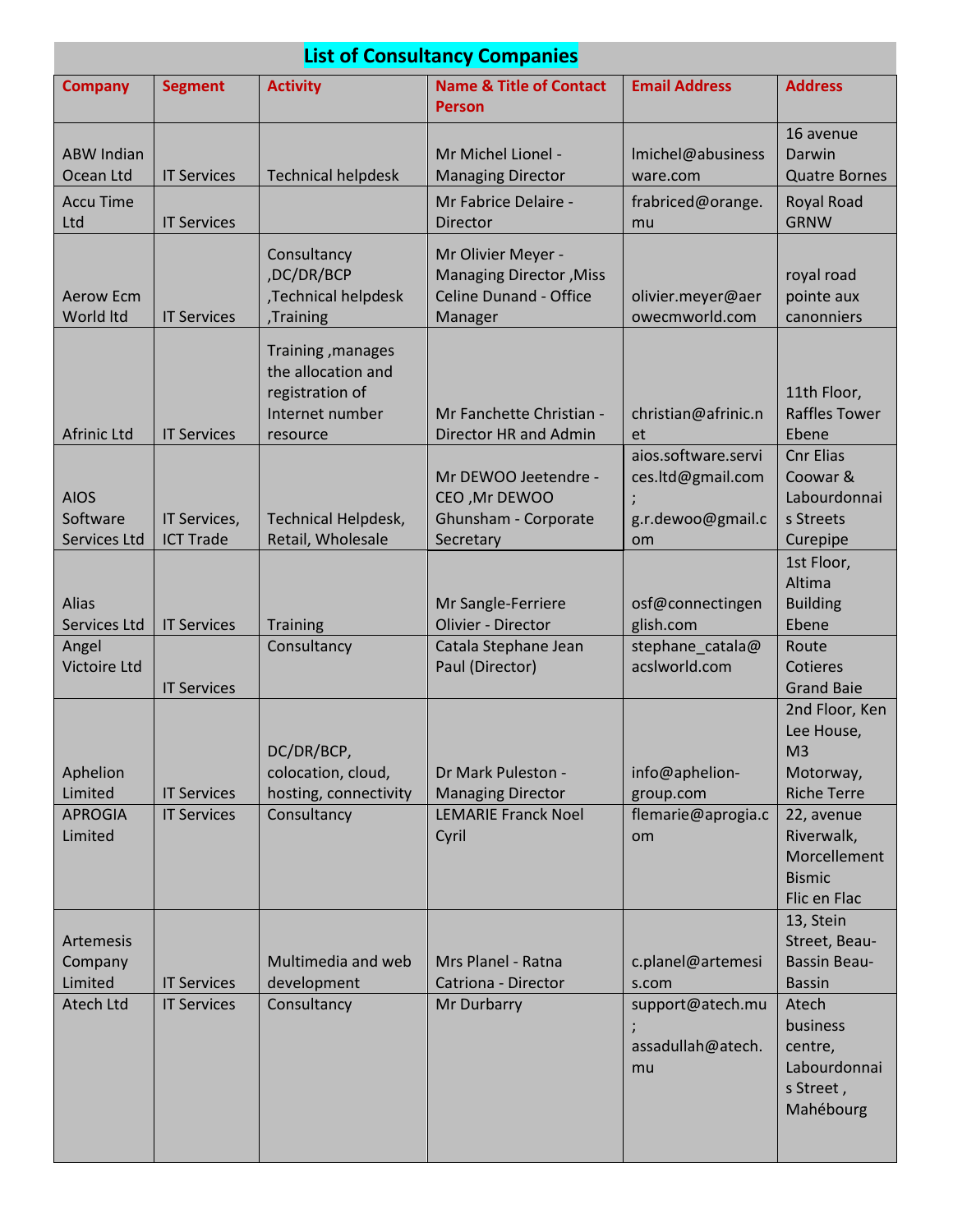|                       |                    |                              |                              |                    | 1st Floor,           |
|-----------------------|--------------------|------------------------------|------------------------------|--------------------|----------------------|
|                       |                    | 3D Graphics Studio           | Mr Satyen Bhunjun -          |                    | Cybertower 1         |
| <b>Avarts Ltd</b>     | <b>IT Services</b> | ,Training                    | <b>Managing Director</b>     | md@avarts.tv       | Ebene                |
| <b>Bardo</b>          |                    |                              |                              |                    | Suite 32, 2nd        |
| <b>Mauritius</b>      |                    |                              |                              |                    | Floor,               |
| Ltd                   |                    |                              |                              |                    | Hennessy             |
|                       |                    |                              |                              |                    | Court                |
|                       |                    |                              |                              |                    | Corner               |
|                       |                    |                              |                              |                    | Suffren Rd &         |
|                       |                    |                              |                              |                    | Pope                 |
|                       |                    |                              | Mr Laurent Alonzo -          | laurent@bardo.co   | Hennessy Str,        |
|                       | <b>IT Services</b> |                              | Director                     | m                  | Port-Louis           |
|                       |                    |                              |                              |                    | 9th Floor,           |
|                       |                    | DC/DR/BCP,                   |                              |                    | Mind Space           |
|                       |                    | Consultancy,                 |                              |                    | Building, 45,        |
| Bhumishq              |                    | Technical Helpdesk,          |                              |                    | Bhumi Park,          |
| Technologi            |                    | colocation, cloud,           |                              | vivek.mathur@bhu   | Cyber city           |
| es Ltd.               | <b>IT Services</b> | hosting, connectivity        | Mr Mathur Vivek - VP         | mishq.com          | Ebene                |
|                       |                    |                              |                              |                    | office 230, 1st      |
| <b>BLENDED</b>        |                    |                              |                              |                    | floor, block B,      |
| <b>SERVICES</b>       |                    |                              |                              |                    | the junction         |
| <b>LTD</b>            |                    |                              | Miss Raffray Elize -         | eraffray@formaclic | business hub         |
| (formalic)            | <b>IT Services</b> | Training                     | Director                     | .net               | calebasses           |
| Blueiceexec           | IT Services,       | Consultancy, Web             | Mr Coll Vincent -            | vincent@blueiceex  | 280 royal road       |
| utive Ltd             | <b>ITO</b>         | agency                       | <b>Consultant Manager</b>    | ecutive.com        | RoseHill             |
| <b>Bquad</b>          |                    |                              |                              |                    | 3 Avenue             |
| Interactive           | ICT Trade,         | Retail, Website              | Mr Le Blanc Sebastien -      |                    | tranquille           |
| Ltee                  | <b>ITO</b>         | development                  | Director                     | sleblanc@bquad.fr  | Vacoas               |
|                       |                    |                              |                              |                    |                      |
|                       |                    |                              |                              |                    |                      |
|                       |                    | Consultancy, Training,       |                              |                    |                      |
|                       |                    | <b>Business Intelligence</b> |                              |                    |                      |
|                       |                    | Developement, E-             |                              |                    |                      |
|                       |                    | Commerce, Mobile             |                              |                    |                      |
|                       |                    | Applications                 |                              |                    |                      |
|                       |                    | development, Softwar         |                              |                    | 2nd floor, BG        |
| <b>Business &amp;</b> |                    | e                            |                              | simon.ahchinkow    | Court, St Jean       |
| Decision              | IT Services,       | development, Websit          | Mr AH CHIN KOW Simon         | @businessdecision. | <b>Rd Quatre</b>     |
| <b>Mauritius</b>      | <b>ITO</b>         | e development                | - Managing Director          | com                | <b>Bornes</b>        |
| <b>Business</b>       |                    | <b>Domain Name</b>           | Sham Mathura                 | bspltd@orange.mu   | Level 1, 3 Rue       |
| Solutions             |                    | registrations                |                              |                    | Camp De Lort,        |
| Professiona           |                    |                              |                              |                    | <b>Port Louis</b>    |
| Is Limited            |                    |                              |                              |                    |                      |
| representat           |                    |                              |                              |                    |                      |
| ive of                |                    |                              |                              |                    |                      |
| Mirackle              | <b>IT Services</b> |                              |                              |                    |                      |
|                       |                    |                              |                              |                    |                      |
| <b>Bytes</b>          |                    |                              | Mr Patpur Mahendra -         |                    |                      |
| Technology            |                    |                              | <b>Business Development</b>  |                    |                      |
| Group                 |                    |                              | <b>Executive, Mr Mallam-</b> |                    | 5, Hennessy          |
| (Proprietar           |                    |                              | Hassam Irshad - General      |                    | Avenue,              |
| y) Ltd                | <b>IT Services</b> | <b>Technical helpdesk</b>    | Manager                      | irshadm@btg.mu     | <b>Quatre Bornes</b> |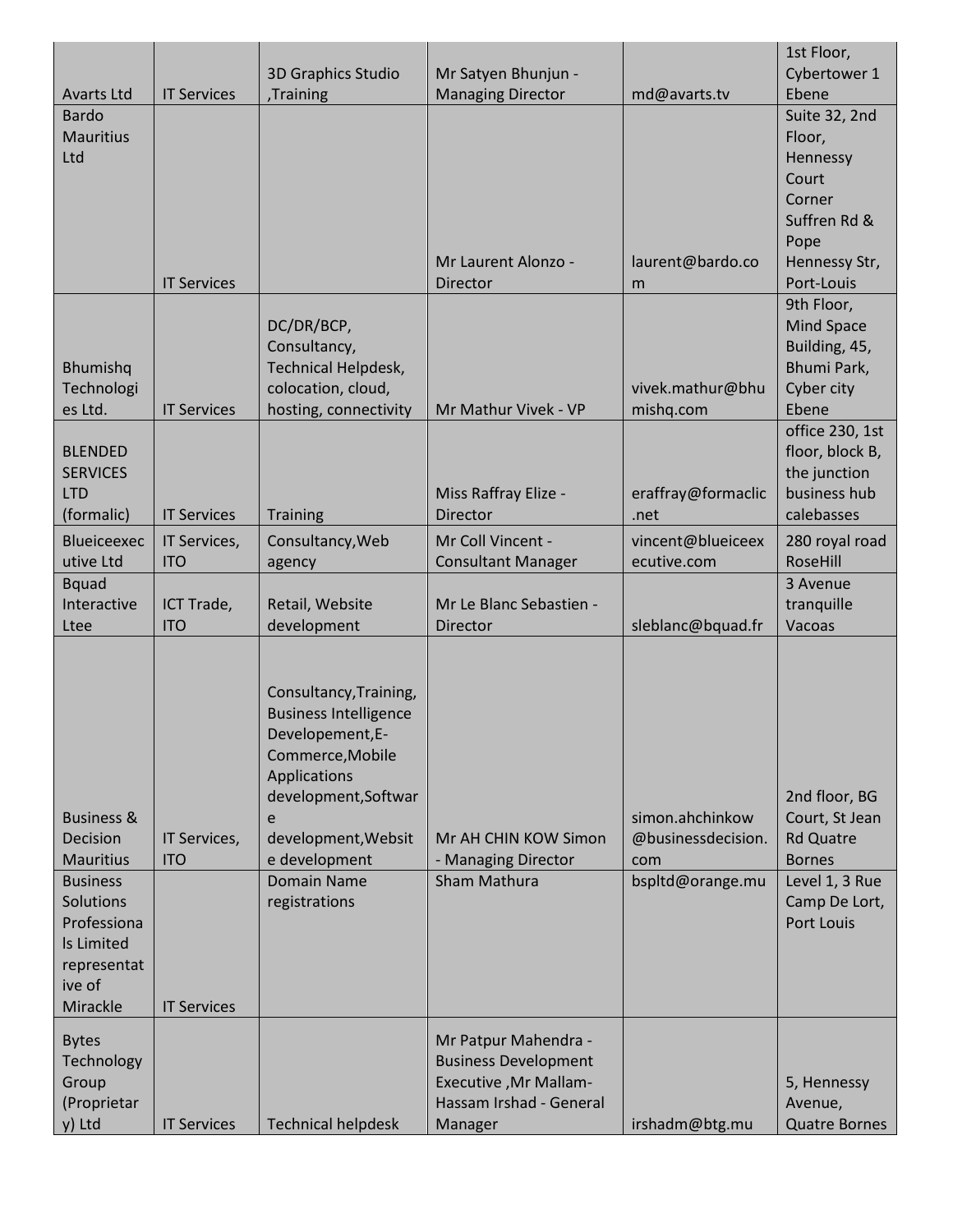| <b>CCS</b><br>Comservice            | <b>IT Services</b>         | Consultancy,<br>Training,                  | Mr Li Xin                                      | lixin@citcc.bj.cn;<br>mauritius@chinacc | Max City, Port<br>Louis             |
|-------------------------------------|----------------------------|--------------------------------------------|------------------------------------------------|-----------------------------------------|-------------------------------------|
| <b>Mauritius</b>                    |                            | Telecommunication                          |                                                | si.com                                  |                                     |
| Limited<br><b>CISCO</b>             | <b>IT Services</b>         | <b>Technical Support</b>                   | Alen Venkatasami                               | alvenkat@cisco.co                       | Level 2, 33                         |
|                                     |                            |                                            |                                                | m                                       | Ebene House,<br>Ebene               |
|                                     |                            |                                            |                                                | computerxpress@                         | Morc                                |
| Computer<br>Xpress Co               |                            |                                            | Mr Louis Andriano                              | mail.com;<br>andrimarketer@g            | Devoyenne<br>Forest-Side            |
| Ltd                                 | <b>ICT Trade</b>           | <b>ICT Trade</b>                           | Comole - Andriano                              | mail.com                                | Curepipe                            |
| Comztek<br><b>Mauritius</b>         |                            |                                            |                                                |                                         | Office 103A,<br>Moka                |
|                                     |                            |                                            |                                                |                                         | <b>Business</b>                     |
|                                     |                            |                                            |                                                |                                         | Centre,<br>Mount Ory                |
|                                     |                            |                                            |                                                |                                         | Road, Bon Air,                      |
|                                     | <b>ICT Trade</b>           | <b>ICT Trade</b>                           |                                                |                                         | Moka                                |
| Congruent<br>Software               | IT Services,<br><b>ITO</b> | IT Services, Software<br>Development       |                                                | marketing@congru<br>entindia.com,       | 16 A, Avenue<br>D'Epinay            |
| Solutions                           |                            |                                            | Mani Krishnamurthy                             | senthilkumarb@co                        | Quatre                              |
|                                     |                            |                                            |                                                | ngruentsoft.com                         | Bornes,                             |
|                                     |                            |                                            |                                                |                                         | 2nd Floor.<br><b>Blanche Birger</b> |
|                                     |                            |                                            |                                                |                                         | <b>Building .18</b>                 |
| Continuity<br><b>Mauritius</b>      |                            | Data Centre & Cloud                        | Mr Narasiah Satyananda                         | info@continuityma                       | Jules Koenig<br><b>Street Port</b>  |
| Co Ltd                              | <b>IT Services</b>         | Services                                   | - General Manager                              | uritius.com                             | Louis                               |
| Core IT<br>Services Ltd             | IT Services,<br><b>ITO</b> |                                            | <b>Antish Baungally</b>                        | antishb@hotmail.c<br>o.uk               | <b>ROYAL ROAD</b><br><b>PALMAR</b>  |
|                                     |                            |                                            |                                                |                                         | 37 Mere                             |
| Crains<br>Technologi   IT Services, |                            | Consultancy, Training,<br>Software and Web | Mr Desai Rajesh -                              | rajesh@crainstech.                      | Barthelemy<br><b>Street Port</b>    |
| es                                  | <b>ITO</b>                 | solutions                                  | <b>Director</b>                                | com                                     | Louis                               |
|                                     |                            |                                            |                                                |                                         | ROYAL ROAD,                         |
| <b>CREATIVE</b><br><b>INFORMATI</b> | IT Services,               | <b>WEBSITE PORTAL</b>                      | Mr TOOFANY JEETENDRA                           | creativemauritius@                      | CASTEL, EAU<br><b>COULEE EAU</b>    |
| <b>CS LTD</b>                       | <b>ICT Trade</b>           | HOSTING, Retail                            | <b>SINGH - DIRECTOR</b>                        | yahoo.com                               | <b>COULEE</b>                       |
| Crionix<br>Informatics              | IT Services,               | Technical Helpdesk,                        | Mr Kaylash Nishant -                           | nishant@crionix.co                      | royal road<br>Plaine                |
| Ltd                                 | <b>ICT Trade</b>           | Retail                                     | Manager                                        | m                                       | Magnien                             |
| Cyber IT                            | <b>IT Services</b>         | ICT related training                       | Mr. Jack Bismohun (CEO)<br>Mr. Bushan Ramdenee | j.bismohun@cyber<br>hubit.com           | Mahatma<br>Gandhi Road,             |
|                                     |                            |                                            | (Administrative Manager)                       |                                         | Bon Air, Moka                       |
|                                     |                            |                                            |                                                |                                         |                                     |
|                                     |                            |                                            |                                                |                                         |                                     |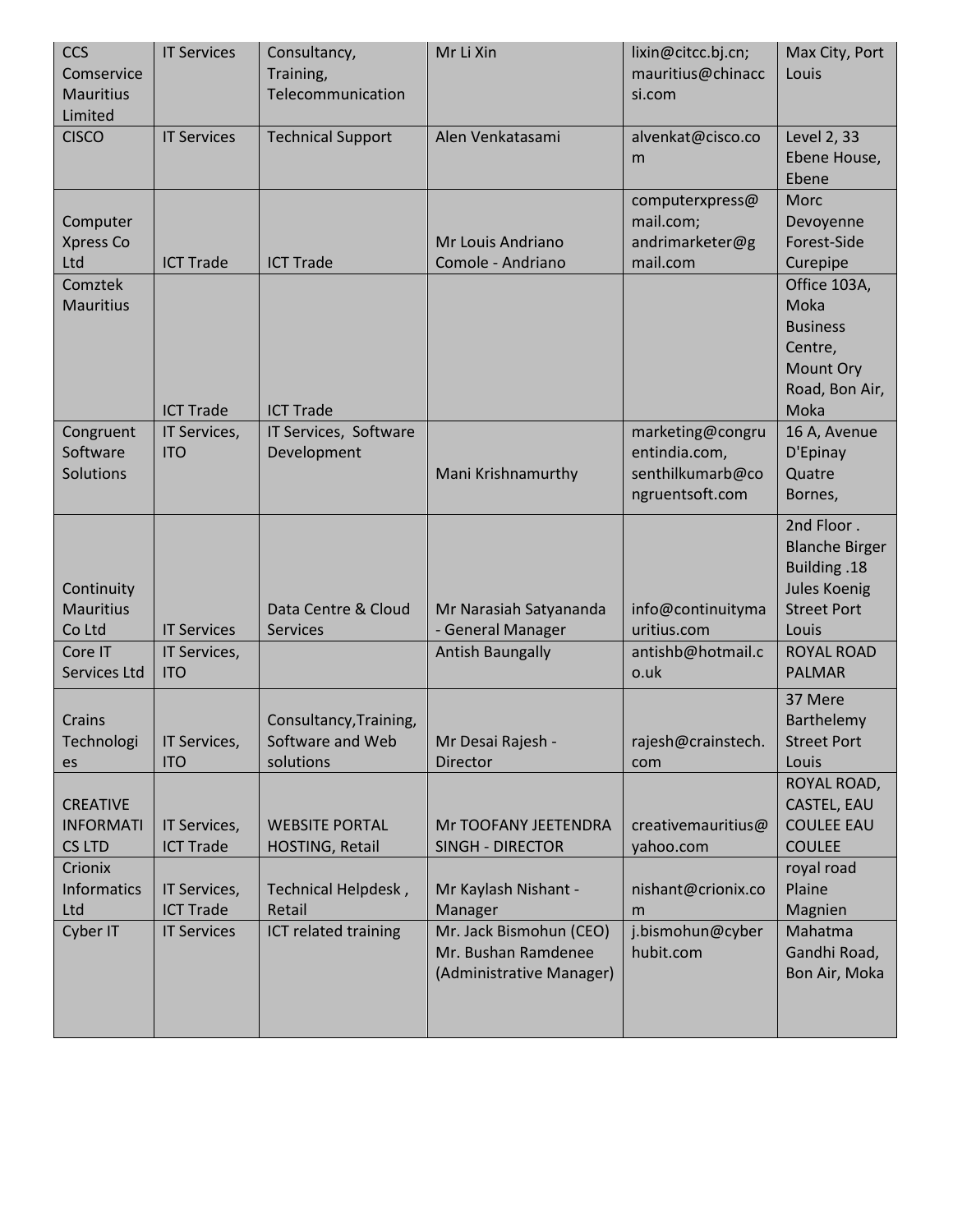| <b>DCDM</b><br>Consulting<br><b>Digital</b><br>Paradigm<br>Ltd | IT Services,<br>ITO, KPO<br><b>IT Services</b> | Consultancy, DC/DR/B<br>CP, Technical<br>helpdesk, Training, Mo<br>bile Applications<br>development, Softwar<br>e<br>development, Websit<br>e development, Data<br>Management,<br>Technical<br>translations, Retail<br>Optimisation, Finance<br>& Accounting<br>Outsourcing, Healthca<br>re Outsourcing, Legal<br><b>Process Outsourcing</b><br><b>Back office</b> | Mr Koolwant Dhan -<br>Senior Manager, Mrs<br>Bordelais Jocelyne -<br>Marketing and<br>Communication<br>Specialist<br>Mr Abdul Majeed Butt | dhan.koolwant@dc<br>dmconsulting.com,<br>jocelyne.bordelais<br>@dcdmconsulting.<br>com<br>ceo@digitalparadig<br>m.biz | Level 1,<br>Nexteracom<br>Tower 1,<br><b>Ebene Plaines</b><br>Wilhems<br>Highway M2,<br>Castel/<br>Phoenix |
|----------------------------------------------------------------|------------------------------------------------|--------------------------------------------------------------------------------------------------------------------------------------------------------------------------------------------------------------------------------------------------------------------------------------------------------------------------------------------------------------------|-------------------------------------------------------------------------------------------------------------------------------------------|-----------------------------------------------------------------------------------------------------------------------|------------------------------------------------------------------------------------------------------------|
| E-Call                                                         | IT Services,<br><b>ITO</b>                     | Consultancy, Website<br>computerisation                                                                                                                                                                                                                                                                                                                            | Mr Yencadoo                                                                                                                               | e-call@myt.mu                                                                                                         | <b>Round Abount</b><br><b>Berthaud</b><br>Avenue, 86B,<br><b>Quatre Bornes</b>                             |
| EcoVadis<br>(Mauritius)<br>Ltd                                 | <b>IT Services</b>                             | Consultancy                                                                                                                                                                                                                                                                                                                                                        | Mr. Bernard Koenig                                                                                                                        | bkoenig@ecovadis.<br>com                                                                                              | Level 6 Altima<br><b>Building 56</b><br>Ebene<br>Cybercity<br>Ebene                                        |
| Ecreations<br>Age                                              | IT Services,<br><b>ITO</b>                     | Consultancy, E-<br>Commerce, Software<br>development<br>,Website<br>development                                                                                                                                                                                                                                                                                    | Mr Ujhoodha Ashvin -<br><b>CEO</b>                                                                                                        | team@ecreations.<br>mu                                                                                                | <b>4F Ebene</b><br><b>Heights Ebene</b><br>Cybercity                                                       |
| E-DOCEO<br><b>OCEAN</b><br><b>INDIEN</b>                       | <b>IT Services</b>                             | <b>Training</b>                                                                                                                                                                                                                                                                                                                                                    | Mrs Bauwens Astrid -<br>Director                                                                                                          | astrid.bauwens@e-<br>doceo.net                                                                                        | Suite 5B,7th<br>floor Maxcity<br>building,<br><b>Remy Ollier</b><br><b>Street Port-</b><br>Louis           |
| <b>EGALLYS</b><br><b>LTD</b>                                   | IT Services,<br>Telecommu<br>nication          | DC/DR/BCP,<br>Technical helpdesk,<br>Training, ILD (C08) -<br>VAS (D)                                                                                                                                                                                                                                                                                              | Mr JOSE ESTEVES - CEO                                                                                                                     | jose@egallys.com                                                                                                      | <b>GOLIVA</b><br><b>COURT SAINT</b><br><b>JEAN ROAD</b><br><b>QUATRE</b><br><b>BORNES</b>                  |
| <b>EME</b><br><b>Networks</b>                                  | <b>IT Services</b>                             |                                                                                                                                                                                                                                                                                                                                                                    | Mr Patrick Zuel - Sales<br>Manager                                                                                                        | patrickz@eme.net<br>works.com                                                                                         | Avenue<br>Victoria,<br><b>Quatre Bornes</b>                                                                |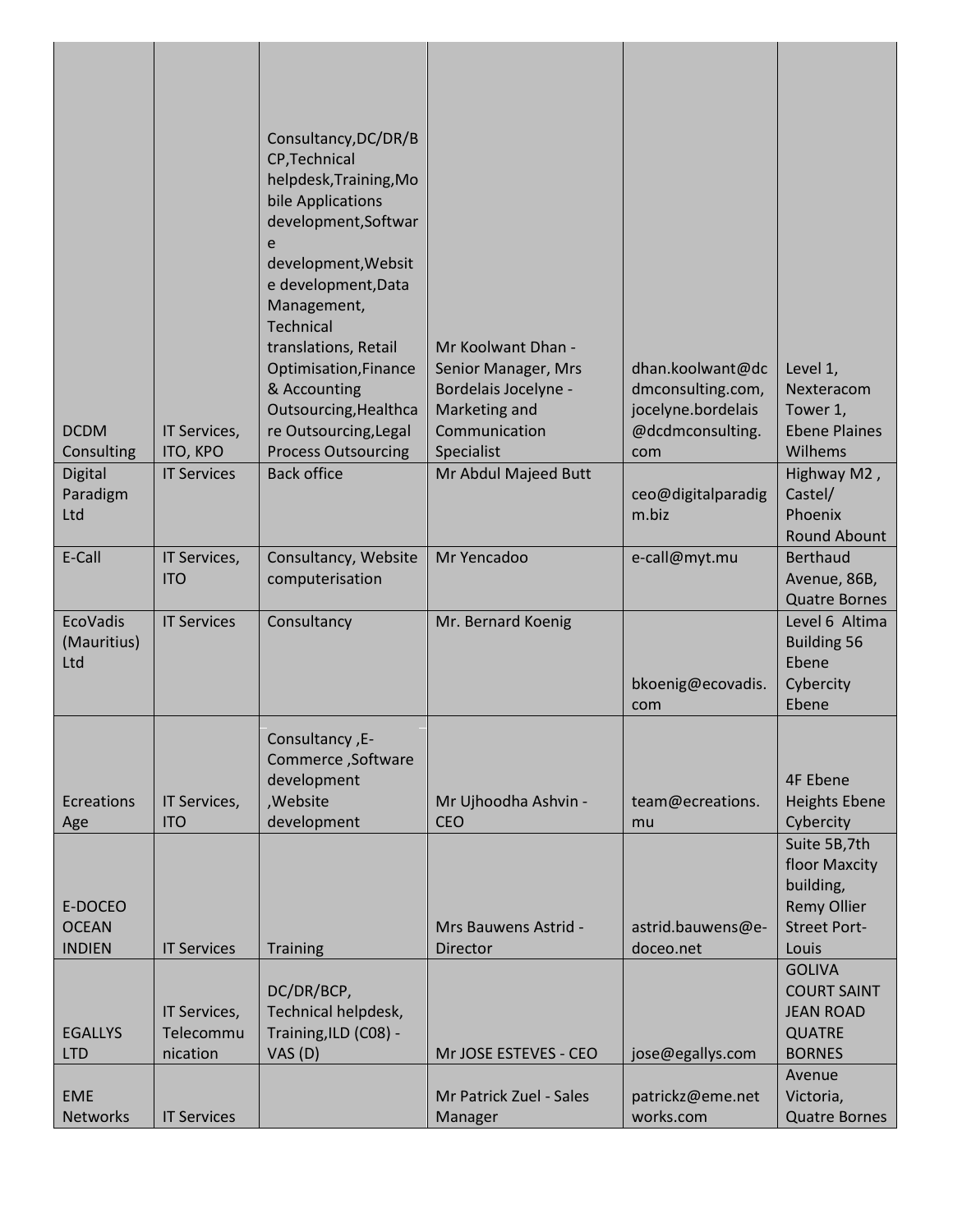| <b>Emtel Data</b><br>Centre                                                                 | <b>IT Services</b>                               | DC/DR/BCP, Data<br>Centre & Cloud<br><b>Services</b>                                                                                   | Yashnath Issur and Mr<br>Anand                                                                                                                         | yashnath.issur@e<br>mtelnet.com                                                                        | 10 Ebene<br>Cybercity,<br>Ebene                                                                                                               |
|---------------------------------------------------------------------------------------------|--------------------------------------------------|----------------------------------------------------------------------------------------------------------------------------------------|--------------------------------------------------------------------------------------------------------------------------------------------------------|--------------------------------------------------------------------------------------------------------|-----------------------------------------------------------------------------------------------------------------------------------------------|
| Enovative<br>IT<br>Consultant<br>Ltd                                                        | <b>IT Services</b>                               | Consultancy                                                                                                                            | Mr. Khemraj Koonjul                                                                                                                                    | eitconsult@intnet.<br>mu                                                                               | Valton Road,<br>Long<br>Mountain                                                                                                              |
| Esokia Web<br>Agency Itd<br>Europlus<br><b>Direct</b><br>Internation<br>al Ltd.<br>Europlus | <b>IT Services</b><br><b>ICT Trade</b>           | Consultancy                                                                                                                            | Mr Demari Michel - CEO<br><b>Yves Ramloll</b>                                                                                                          | demari@esokia-<br>webagency.com<br>yves.ramloll@euro<br>plusdirect.com;<br>info@europlusdire<br>ct.com | 132 rue saint-<br>jean / ORBIS<br><b>COURT</b><br>Quatre-<br><b>Bornes</b><br>$\overline{4}$<br>Labourdonnai<br>s Ave<br><b>Quatre Bornes</b> |
| Ocean<br>Indien                                                                             |                                                  |                                                                                                                                        |                                                                                                                                                        |                                                                                                        |                                                                                                                                               |
| Evonue<br>Digital<br><b>EXM</b><br>Technologi<br>es Ltd                                     | <b>IT Services</b><br><b>IT Services</b>         | Consultancy,<br>Training, digital<br>strategy<br>Consultancy                                                                           | Dr Gastaldi Mario -<br><b>Managing Director</b><br>Mr Jay Errappa<br><b>Managing Director</b>                                                          | mario.gastaldi@gm<br>ail.com<br>jay.errappa@exmt<br>echnologies.com                                    | 16 Kalimaye<br>Rd, Gold Coast<br>Flic en Flac<br>Remi-Ollier<br>Street Bonne-<br>Terre,                                                       |
|                                                                                             |                                                  |                                                                                                                                        |                                                                                                                                                        |                                                                                                        | Vacoas<br>17 Vishnu                                                                                                                           |
| Expat blog<br>limitee                                                                       | <b>IT Services</b>                               | Online community,<br>website editor                                                                                                    | Mr Faliu Julien - CEO                                                                                                                                  | julien@expat-<br>blog.com                                                                              | Kchetra Street<br>Port Louis                                                                                                                  |
| Exportal<br>Ltd                                                                             | <b>IT Services</b>                               | SEO/SEM                                                                                                                                | Mr Cayeux Bernard<br>Joseph Maxime - MD                                                                                                                | bernard@tropicsco<br>pe.com                                                                            | Suite 1, Dodo<br>square,<br>coastal road<br><b>Grand Bay</b>                                                                                  |
| Extension<br>interactive<br>Ltd<br>Fintech<br>Internation<br>al Limited                     | IT Services,<br><b>ITO</b><br><b>IT Services</b> | -E-, Consultancy<br>Commerce, Mobile<br>Applications<br>development<br>,Multimedia<br>,Training, Website<br>development<br>Consultancy | Mr Montaigne Laurent -<br><b>Chief Executive Officer</b><br>Mme Kim Gueho, Mr.<br>Shaneel - Finance<br>Manager                                         | laurent@extension<br>-interactive.com<br>loitags@intnet.mu                                             | 14, avenue<br>des Lataniers<br><b>Quatre Bornes</b><br>1st Floor River<br>Court, 6 St<br>Denis Street<br>Port Louis                           |
| Firstco<br>(Mauritius)<br>Ltd                                                               | <b>IT Services</b>                               | Consultancy                                                                                                                            | Mr. Michael Gray (UK<br>Based Director) Mrs. Kim<br>Gueho (Mauritius Based<br>Director) Mrs. Anisah<br>Joomye (Project<br>Engineer/ Office<br>Manager) | ajoomye@firstco.u                                                                                      | 3 Antonio St,<br>Ward IV, Port<br>Louis<br>(opposite<br>Radio Plus)                                                                           |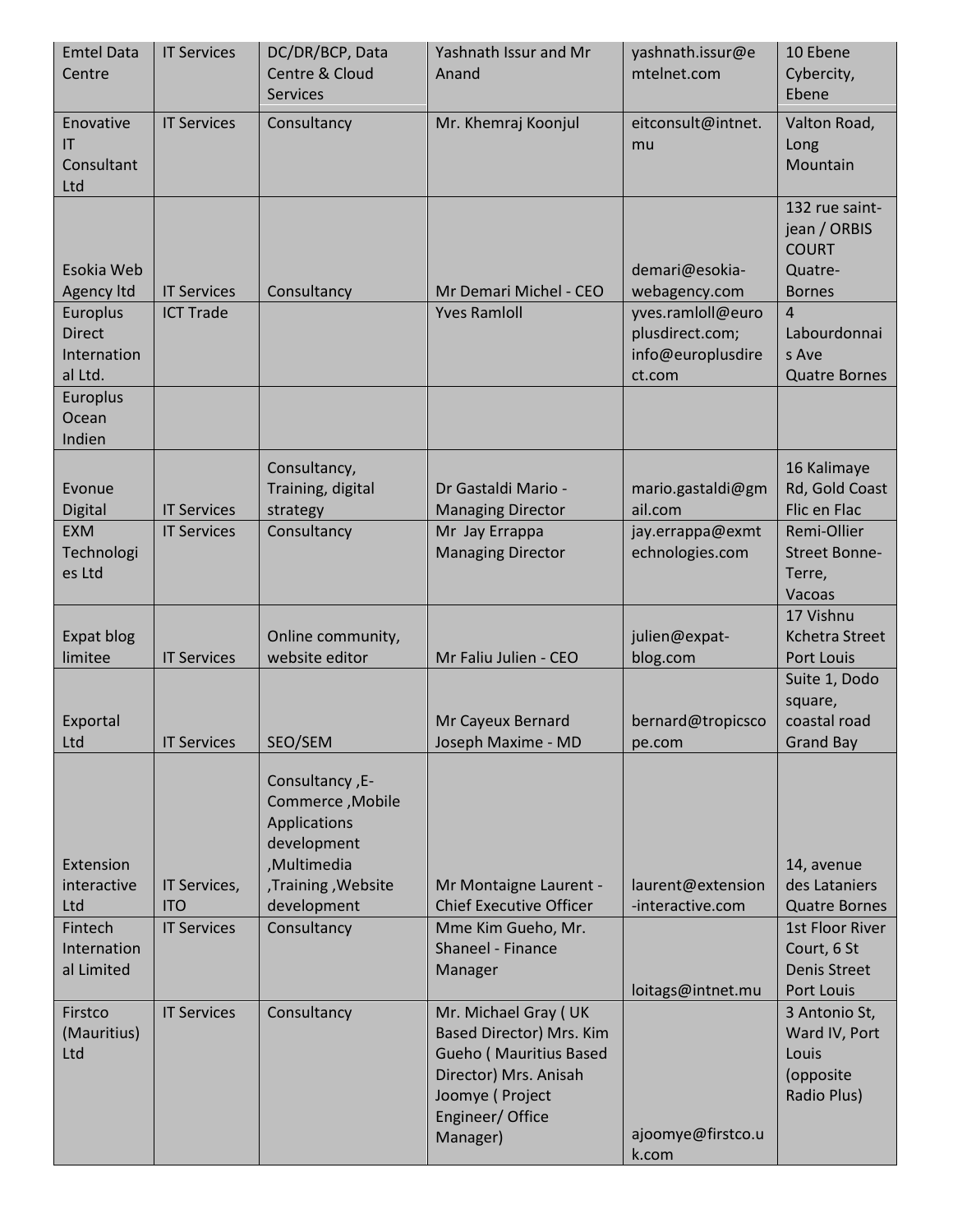| Fody<br>Technologi                                              |                                                               |                                                                                                                  | Mr Gentil Benoit -                                                                  | benoit@fodytechn                                                      | 59 Sir<br>Celicourt<br>Antelme<br>Avenue                                         |
|-----------------------------------------------------------------|---------------------------------------------------------------|------------------------------------------------------------------------------------------------------------------|-------------------------------------------------------------------------------------|-----------------------------------------------------------------------|----------------------------------------------------------------------------------|
| es Limited                                                      | <b>IT Services</b>                                            | <b>Web Solutions</b>                                                                                             | Director                                                                            | ologies.com                                                           | <b>Quatre Bornes</b>                                                             |
| Fusion<br><b>Informatics</b><br>Ltd                             | <b>ICT Trade</b>                                              | Retail                                                                                                           | Mr Chan Tsun Ching<br>Stevens - Director, Mr<br>Chan Tsun Ching Kenny -<br>Director | stevens@fusioninf<br>ormatics.biz,<br>kenny@fusioninfor<br>matics.biz | 11 Dr Raoul<br><b>Felix Street</b><br><b>Rose Hill</b>                           |
| FuturaCall<br><b>BPO Ltd</b>                                    | <b>Back Office</b>                                            |                                                                                                                  | <b>Sheilen Manna</b>                                                                | hr@futuracallbpo.c<br>om                                              | 4, Avenue des<br>Capucines,<br>Quatre<br>Bornes.                                 |
| Global<br><b>Dimensions</b>                                     | IT Services,                                                  | Consultancy,<br>DC/DR/BCP                                                                                        | Mr. Sridhar R Sanagala<br>(Director)                                                | bizdevs@globaldim<br>ensions.com                                      | <b>Floreal Rd</b><br><b>Allee Briant</b>                                         |
| Global<br>Integrated<br><b>Solutions</b><br>(Africa)<br>Limited | IT Services,<br><b>ITO</b>                                    | Consultancy<br>,Technical helpdesk<br>, Mobile Applications<br>development<br>,Training, software<br>development | Mr Kamarudin Paul -<br>Director, Ms Russell<br>Leanne - Administration<br>Manager   | paul@gis.mu,<br>leanne@gis.mu                                         | Labourdonnai<br>s Mapou                                                          |
| <b>Haines</b><br>Outsourcin<br>g Ltd                            | IT Services,<br><b>KPO</b>                                    | Consultancy, Finance<br>& Accounting<br>Outsourvin                                                               | Mr Fakeermahamod<br><b>Mohammad Shakil -</b><br>Director                            | shakil@hainesbpo.<br>com                                              | 4th Floor,<br>Hennessy<br>Tower, Pope<br>Hennessy<br><b>Street Port</b><br>Louis |
| Harel<br><b>Mallac Data</b><br>centre                           | <b>BCP &amp; DR</b>                                           |                                                                                                                  | Mr Shateeaum Sewpaul                                                                | mailto:Shateeaum.<br>sewpaul@hmtechn<br>ologies.mu                    | 18, Edith<br>Cavell Street,<br><b>Port Louis</b>                                 |
| Help On<br>Call Ltd                                             | <b>IT Services</b>                                            | <b>Technical helpdesk</b>                                                                                        | Mr Laurent Marmin -<br>General Manager, Mr<br>Thomas Buffard -<br>Chairman          | lam@help-<br>oncall.com,<br>tb@help-<br>oncall.com                    | Altima<br>Building, 56<br>ebene<br>Cybercity<br>Ebene                            |
| HP                                                              | <b>ICT Trade</b>                                              |                                                                                                                  | Jananda Moothoo                                                                     | jananda.moothoo<br>@hp.com                                            | Suite 202, 2nd<br>Floor, One<br>Cybercity,<br>Ebene<br>Ebene                     |
| icanfreelan<br>ce.ltd                                           | <b>IT Services</b>                                            | Consultancy                                                                                                      | Mr feizal kholil - Director                                                         | feizalkholil@yahoo.<br>co.uk                                          | 112<br>Hissaindee<br>Lane Eau<br>Coulee                                          |
| Icon<br>Solutions<br>Ltd                                        | IT Services,<br>ICT Trade,<br><b>ICT</b><br>Manufacturi<br>ng | Online Services,<br>Retail,<br>Consultancy, DC/DR/B<br>CP, Technical<br>helpdesk, onsite<br>support              | Mr Seerungum Yan Percy<br>- Director                                                | yan@iconservices.<br>biz                                              | Martindale<br>Avenue Reduit                                                      |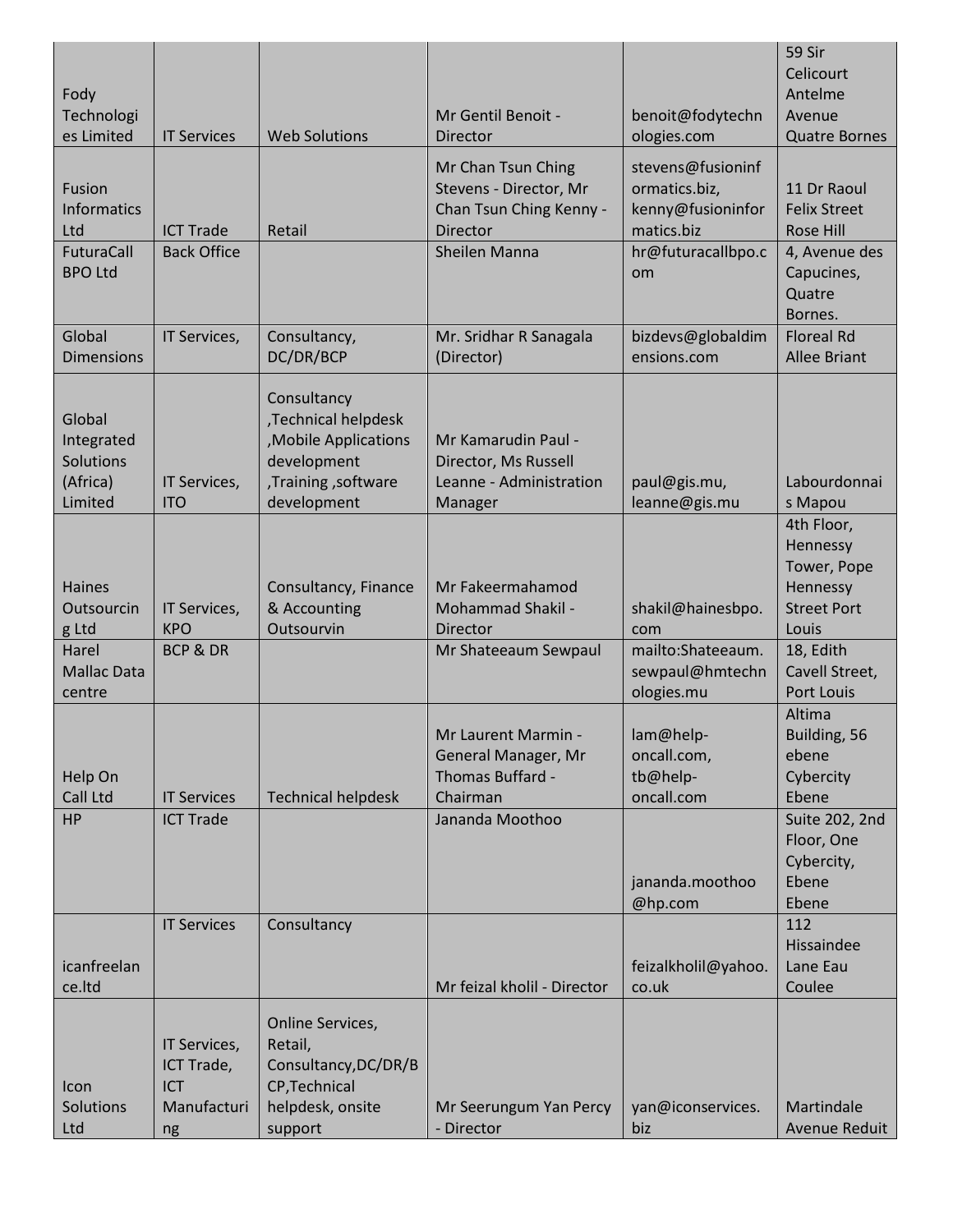| <b>INFOGIL</b><br><b>LTEE</b><br>Information<br>Manageme<br>nt Services<br>Ltd  | IT Services,<br><b>ICT Trade</b><br><b>IT Services</b>                           | Consultancy<br>,Technical helpdesk<br>,Training, Retail<br>Consultancy                                                                                                                                                 | Mr MOLAYE KRISHNA -<br><b>MANAGING DIRECTOR</b><br>Mr. Donald Lim Fat (<br>Director) | krishna.molaye@in<br>fogil.com<br>dlf@intnet.mu            | 2ND FLOOR,<br><b>KAILASH</b><br><b>BUILDING,</b><br><b>BOIS CHERI</b><br><b>ROAD MOKA</b><br>8 Avenue<br>Farquar,<br>Quatres<br><b>Bornes</b> |
|---------------------------------------------------------------------------------|----------------------------------------------------------------------------------|------------------------------------------------------------------------------------------------------------------------------------------------------------------------------------------------------------------------|--------------------------------------------------------------------------------------|------------------------------------------------------------|-----------------------------------------------------------------------------------------------------------------------------------------------|
|                                                                                 |                                                                                  |                                                                                                                                                                                                                        |                                                                                      |                                                            | 4th Floor,                                                                                                                                    |
| Infosys<br>Limited                                                              | <b>IT Services</b>                                                               | DC/DR/BCP                                                                                                                                                                                                              | Mr Gobin Prithveen<br>Kumar - In charge                                              | prithveenkumar_g<br>@infosys.com                           | Wing B, Cyber<br><b>City Ebene</b>                                                                                                            |
| Innovative                                                                      | <b>IT Services</b>                                                               | ICT related training                                                                                                                                                                                                   | Mr.Rajiv Jowaheer                                                                    | yourjob2008@yah                                            | 5, Octave                                                                                                                                     |
| & Creative<br>Learning<br>Ltd                                                   |                                                                                  |                                                                                                                                                                                                                        | (Manager)                                                                            | 00.com/<br>iclreception.headof<br>fice@gmail.com           | Sandapa St,<br>Port Louis                                                                                                                     |
| InnovEight<br>Ltd                                                               | <b>IT Services</b>                                                               | Consultancy                                                                                                                                                                                                            | Mr krishnaduth Goomany                                                               | kresh@intnet.mu                                            | Munshi<br>Premchand<br>Lane, St Paul,<br>Phoenix                                                                                              |
| Intégrateur<br>de<br>Solutions<br>Informatiqu<br>es pour<br>Entreprises<br>Ltée | <b>IT Services</b>                                                               | Helpdesk                                                                                                                                                                                                               | Mr Kurt francois                                                                     | kurt@i-siel.com                                            | Office 103, 1st<br>Floor, KL<br>Centre, Cnr.<br>Abattoir and<br>Ollivier<br>Streets, Port<br>Louis                                            |
| Interactive<br>Worldwide                                                        | <b>IT Services</b>                                                               | ICT related training                                                                                                                                                                                                   | Mr Zakiyyah Futloo                                                                   | zfutloo@studyinter<br>active.org                           | 5th Floor<br>Nexteracom<br>Ebene                                                                                                              |
| Internation<br>al<br><b>Informatics</b><br><b>Mauritius</b><br>Limited          | <b>IT Services</b>                                                               | ICT related training                                                                                                                                                                                                   | Ms Monika Nagori (Head<br>of Operations)<br>Mr<br>Audit (Director)                   | info@alma.in<br>natzz cool@yahoo.<br>com/<br>audit@alma.in | 29, Goonager<br>Street,<br>Mare D'Albert                                                                                                      |
| Intervox<br>Communica<br>tions Ltd                                              | IT Services,<br>ICT Trade,<br>ICT<br>Manufacturi<br>ng,<br>Telecommu<br>nication | PBX, IPPBX<br>Appliances, Retail,<br>Consultancy, DC/DR/B<br>CP, Technical<br>helpdesk, , Mobile<br>Applications<br>development<br>,Training, software<br>development, PBX<br>implementation,<br><b>Callcenter ACD</b> | Mr Lim Gerald - MD                                                                   | g.lim@intervoxcom<br>.com                                  | Royal Road St<br>Malo<br><b>Tombeau Bay</b><br>Port Louis                                                                                     |
| Investment<br>&<br>Manageme<br>nt Services<br>Ltd                               | <b>IT Services</b>                                                               | Consultancy                                                                                                                                                                                                            | Mr. Kevin Louis Neil<br>Obeegadoo                                                    | kevin@imsmauritiu<br>s.com                                 | c/o trinity<br>complex, 42<br>rue at james,<br>port louis                                                                                     |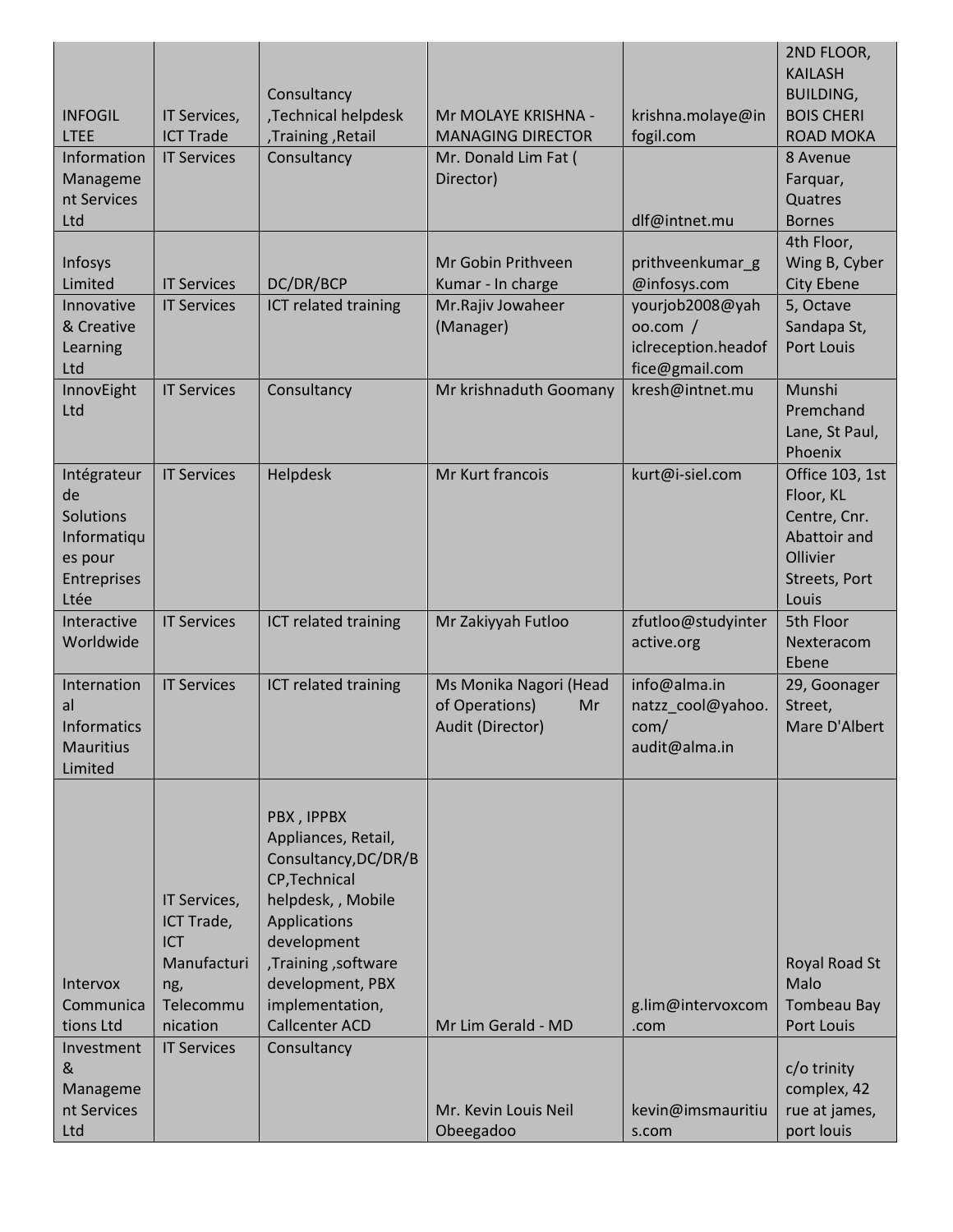|                                                                      | <b>IT Services</b>                             | Consultancy                                                                                                                                       | Mr Jean Pierre Hanhang -                                                                  |                                                                                                             | <b>Queen Street</b>                                                                                                                |
|----------------------------------------------------------------------|------------------------------------------------|---------------------------------------------------------------------------------------------------------------------------------------------------|-------------------------------------------------------------------------------------------|-------------------------------------------------------------------------------------------------------------|------------------------------------------------------------------------------------------------------------------------------------|
| Io. Sys Ltd                                                          |                                                |                                                                                                                                                   | <b>Managing Director</b>                                                                  | jph@iosys-ltd.com                                                                                           | <b>Rose Hill</b>                                                                                                                   |
| IOS Indian<br>Ocean<br>Software<br>Ltd.                              | IT Services,<br><b>ITO</b>                     | Consultancy , Training<br>,software<br>development                                                                                                | Mr Kirstaeter Jochen -<br>CEO                                                             | info@ios.mu                                                                                                 | 87, Avenue<br>des Colombes<br>Flic en Flac                                                                                         |
| <b>IRELAND</b><br><b>BLYTH LTD</b><br>(Informatio<br>n<br>Technology | IT Services,                                   | Consultancy,<br>DC/DR/BCP,<br><b>Technical helpdesk</b><br>,Training                                                                              | Mrs GOUNDAN Sareeta -<br><b>General Manager</b>                                           | sgoundan@iblgrou<br>p.com                                                                                   | <b>IBL Business</b><br><b>Park Cassis</b><br>Cassis                                                                                |
| Island<br>Communica<br>tions Ltd                                     | <b>IT Services</b>                             | <b>GPS Fleet</b><br>management,<br>Document<br>management<br>Solutions                                                                            | Mr Ajmal Abdool -<br><b>General Manager</b>                                               | support@icl.mu                                                                                              | 22 Sir Edgar<br>Laurent St<br><b>Rose Hill</b>                                                                                     |
| <b>IT Systemic</b><br>Approach<br>Ltd                                | IT Services,                                   | Consultancy,<br>DC/DR/BCP,<br><b>Technical helpdesk</b><br>Training,                                                                              | Dr BRUNEAU Bernard -<br><b>Director</b>                                                   | itsystemicapproach<br>@gmail.com                                                                            | <b>Avenue Belle</b><br><b>Rose Quatre</b><br><b>Bornes</b>                                                                         |
| JK<br>Innovative<br>Solutions<br>Ltd<br><b>JML</b><br>Consulting     | ICT Trade,<br><b>ITO</b><br><b>IT Services</b> | Retail, Wholesale,<br>Mobile application<br>development,<br>Website<br>Development,<br>Software<br>Development<br>Consultancy                     | Mr kootbally jadid bin -<br>managing director, Mr<br>dulmar zaid - CFO<br>Jean-Marc Linot | jadid.kootbally@in<br>novation.mu;<br>zaid.dulmar@innov<br>ation.mu<br>contact.jml.consulti<br>ng@gmail.com | 34 c imam<br>bucosse<br>sobdar st<br>plaine verte<br>port louis<br>Rue des<br>Faucons,<br>Morcellement<br>Bismic, Flic-<br>en-Flac |
| <b>Kalis</b><br><b>Informatics</b><br>Limited                        | IT Services,<br><b>ICT Trade</b>               | Retail, Wholesale,<br>Consultancy,<br>DC/DR/BCP,<br><b>Technical helpdesk</b><br>, Training, IT Securitiy<br>& Surveillance<br>Retail, Wholesale, | Mr Purmessur<br><b>Beedanand Vicky -</b><br>Manager, Mr Rughoobur<br>Sudesh - Director    | vicky.purmessur@k<br>alis-corporate.com;<br>sudeshrughoobur<br>@kalis-<br>corporate.com                     | Bissoondoyal<br><b>Street Port</b><br>Louis<br>Unit 12, New<br><b>SME Industrial</b>                                               |
| Keep<br><b>Moving Co</b><br>Ltd                                      | IT Services,<br><b>ICT Trade</b>               | Consultancy,<br>DC/DR/BCP,<br><b>Technical helpdesk</b><br>,Training                                                                              | Mr Goolamally Ilrshaad -<br><b>Technology Sales</b><br><b>Director</b>                    | director@keepmov<br>ingltd.com                                                                              | Park, La Tour<br>Koenig, Point<br><b>Aux Sables</b><br>Port-Louis                                                                  |
| kids-E-<br>Learning<br>Ltd                                           | <b>IT Services</b>                             | <b>Training</b>                                                                                                                                   | Mr kholil feizal -<br>managing director                                                   | feizal.universalston<br>eltd@gmail.com                                                                      | 112 hisainde<br>lane eau<br>coulee<br>curepipe                                                                                     |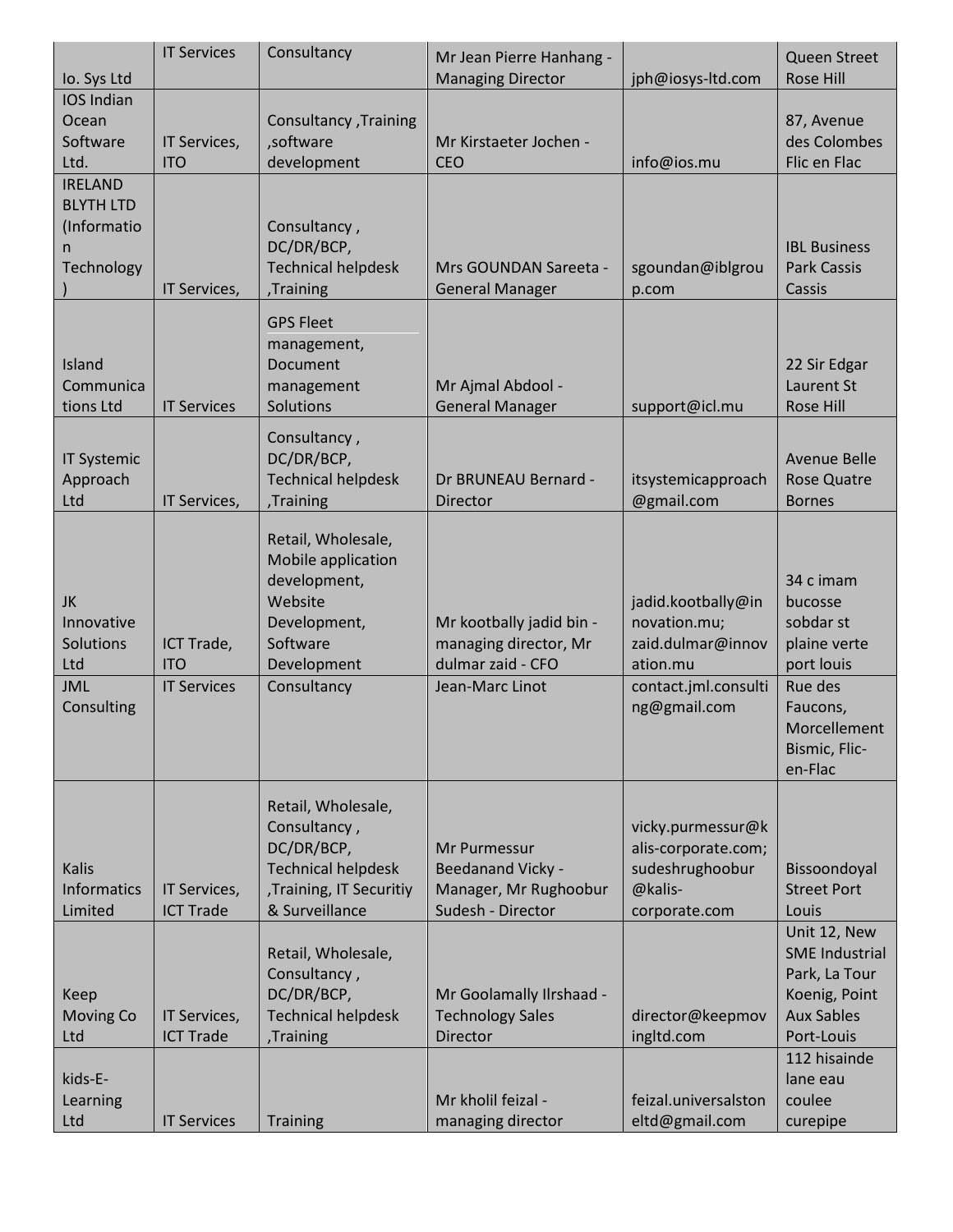| Kotari<br>Integrated<br>Technologi<br>es Ltd        | <b>IT Services</b>                       | Consultancy,<br>Software<br>Development                                                                                                           | Mr K. Rao Kotari                                                                | kotariitl@intnet.m<br>u                                                       | 208, ramdour<br>arcades, royal<br>road Rose Hill                              |
|-----------------------------------------------------|------------------------------------------|---------------------------------------------------------------------------------------------------------------------------------------------------|---------------------------------------------------------------------------------|-------------------------------------------------------------------------------|-------------------------------------------------------------------------------|
| Lagoon<br>Software<br>Ltd                           | <b>IT Services</b>                       | software<br>development                                                                                                                           | Mrs Thelemaque Mazade<br>Astrid - Administrative<br>Manager                     | ath@lagoon-<br>software.com                                                   | 4 C Clarens<br>Fields,<br><b>Médine</b><br><b>Business Park</b><br>Cascavelle |
| Le Morne<br><b>ITC Services</b><br><b>LTD</b>       | <b>IT Services</b>                       | Consultancy                                                                                                                                       | Mr Stefan Richt - Director                                                      | sricht@gmail.com                                                              | <b>Morcellement</b><br>Cambier Le<br>Morne                                    |
| Learn &<br>Progress<br>Ltd                          | <b>IT Services</b>                       | ICT related training                                                                                                                              | Mrs Ghoorbin<br>(consultant and Trainers)                                       | devi@learnperfect.<br>fr                                                      | Module 7 A<br>7th Floor<br>Ebene<br>Cybertower 1<br>Ebene                     |
| LifeCompac<br>Computing<br>Engineers<br>Ltd         | IT Services,<br><b>ICT Trade</b>         | Retail, Consultancy,<br><b>Technical helpdesk</b>                                                                                                 | Mr Beeharry Lovelesh -<br>Co-Director; Mr Ahmad<br>Sheik - Co-Director          | Iccomputing@engi<br>neer.com;<br>sheik23@gmail.co<br>m                        | La Croix<br>Street, Forest<br>Side, Curepipe                                  |
| linkbynet<br>Indian<br>Ocean                        | IT Services,<br><b>ITO</b>               | Consultancy, E-<br>commerce. Web<br>hosting, Infogerence                                                                                          | Mr Moisan Julien -<br>Responsable de Filiale                                    | j.moisan@linkbyne<br>t.com                                                    | 7/8 orbis<br>court, route st<br>Jean Quatre<br><b>Bornes</b>                  |
| Marvel<br>Webs Ltd                                  | IT Services,<br><b>ITO</b>               | Website<br>Development,<br>domain name<br>registration, search<br>engine optimisation,<br>content management<br>system, dynamic<br>flash websites | Mr Gobin Sharan -<br><b>Managing Director</b>                                   | info@marvelwebs.<br>com                                                       | Pont Bon Dieu<br>Road, Brisee<br>Verdiere Flacq                               |
| Mataora<br>Ltd                                      | IT Services,<br><b>ITO</b>               | Website<br>Development, SEO                                                                                                                       | Mr Muraz Mike - Director                                                        | contact@mataora.<br>com                                                       | 68<br>D'Entrecastea<br>ux Street Port<br>Louis                                |
| <b>Mauricom</b><br>Ltd                              | IT Services,<br>ICT Trade,<br><b>ITO</b> | Retail, Wholesale, e-<br>commerce, Technical<br>helpdesk, website<br>development                                                                  | Mr Korimbocus Rehaad -<br><b>Director Operation</b>                             | mauricom@live.co<br>m                                                         | Royal Road,<br>Derningham,<br><b>Triolet Triolet</b>                          |
| <b>Mauritius</b><br>Computing<br>Services Ltd       | <b>IT Services</b>                       | Consultancy,<br>DC/DR/BCP,<br><b>Technical helpdesk</b>                                                                                           | Mr Sewpaul Shateeaum -<br>Senior Manager, Mr<br>Thomas Jean Claude -<br>Manager | shateeaum.sewpau<br>l@hmtechnologyar<br>m.mu;<br>jeanclaude.thomas<br>@mcs.mu | 18, Edith<br>Cavell Street,<br>Port Louis                                     |
| <b>MAUSEO</b><br><b>SEO</b><br>Company<br>Mauritius | <b>IT Services</b>                       | Search Engine<br>Optimization                                                                                                                     | Mr David Gervel -<br><b>General Manager</b>                                     | seo@mauseo.com                                                                | <b>Beau Bassin</b><br>Maregravier<br>Plaine<br>Wilhems                        |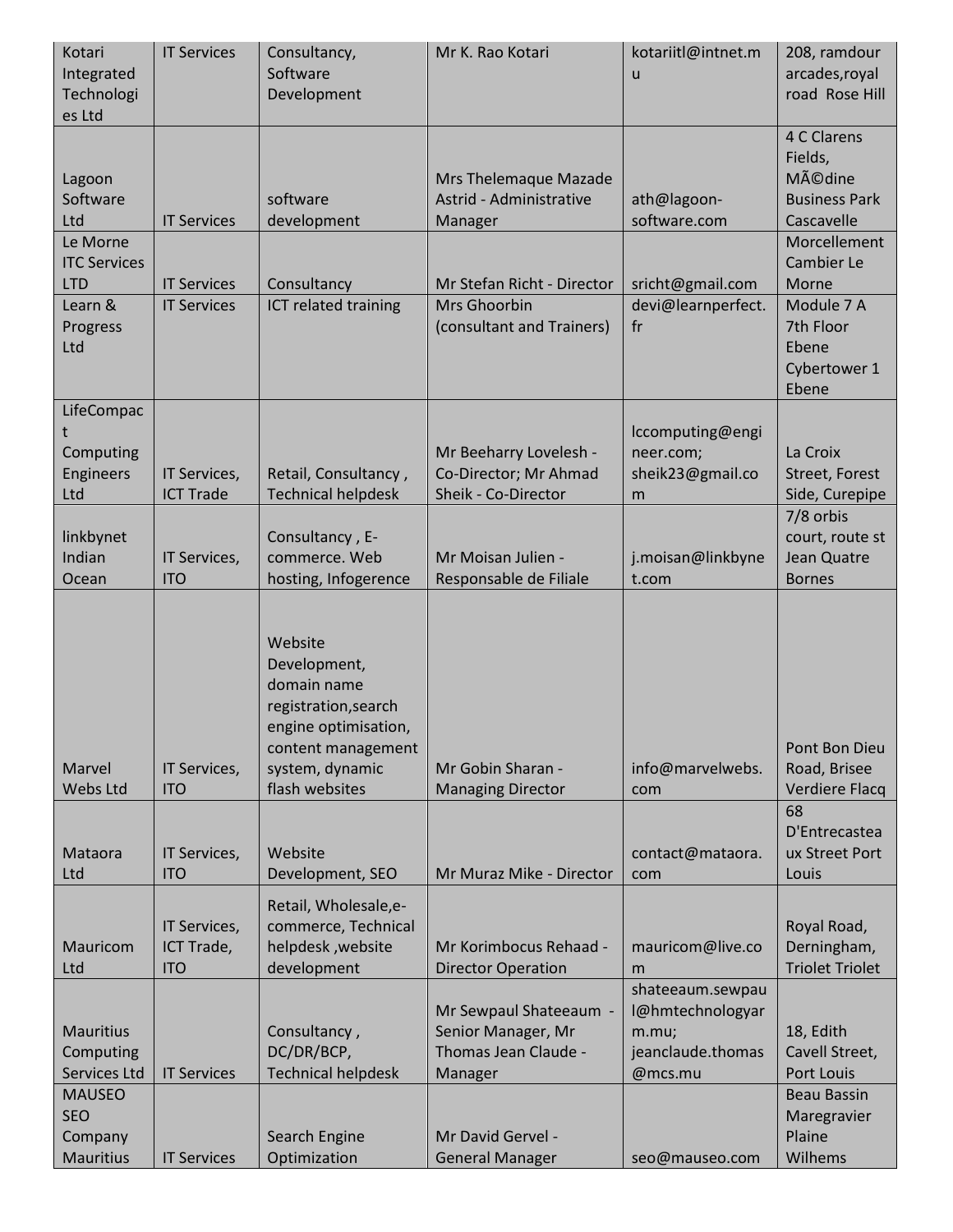|                     |                    |                      |                               |                    | New Caudan                       |
|---------------------|--------------------|----------------------|-------------------------------|--------------------|----------------------------------|
|                     |                    | DC/DR/BCP, Network   |                               | lfayolle@megabyte  | Road, Port                       |
| Megabyte            | <b>IT Services</b> | Communications       | Laurent Fayolle               | -Itd.com           | Louis                            |
| monosys             |                    |                      |                               |                    |                                  |
| technology          | ICT Trade, IT      | Retail, Technical    | Mr monogee mohamed            |                    | royal road                       |
| Itd                 | <b>Services</b>    | helpdesk             | fezal - director              | ils9@intnet.mu     | rose belle                       |
| Moore               | <b>IT Services</b> | Consultancy          | Mr.Arvind Rogbeer             |                    | 6th floor                        |
| Stephens            |                    |                      |                               |                    | Nirmal House,                    |
| (Mauritius)         |                    |                      |                               |                    | 22 Sir newton                    |
|                     |                    |                      |                               | moorestephens@i    | Street, Port                     |
|                     |                    |                      |                               | ntnet.mu           | Louis                            |
|                     |                    |                      |                               |                    | 1st Floor,<br><b>Cyber Tower</b> |
| <b>MRoad</b>        |                    | Advertising &        |                               |                    | 1, Ebene                         |
| <b>Creations</b>    |                    | Communication        | Mrs Sohun Priscika -          |                    | Cybercity                        |
| Ltee                | <b>IT Services</b> | Services             | <b>Account Manager</b>        | project@mroad.tv   | Ebene                            |
|                     |                    |                      |                               |                    |                                  |
|                     |                    |                      | <b>Miss CHASTEAU DE</b>       |                    |                                  |
|                     |                    |                      | <b>BALYON Caroline -</b>      |                    |                                  |
|                     |                    |                      | Communications                |                    |                                  |
|                     |                    |                      | Manager; Miss MARIE           |                    | 53, Avenue de                    |
|                     |                    |                      | Aurelie - Communication       | caroline@myjob.m   | la Canelle.                      |
| My Web              |                    |                      | and Recruitment               | u;                 | Ebene City.                      |
| Ltd                 | <b>IT Services</b> | Service Provider     | Specialist                    | aurelie@myjob.mu   | <b>Ebene Ebene</b>               |
| Naveo               |                    |                      |                               |                    |                                  |
| (Navigation         |                    |                      |                               |                    |                                  |
| and                 |                    |                      |                               | bilal.nanhuck@nav  |                                  |
| Geocoding           |                    |                      | Mr Nanhuck Bilal -            | eo.mu;             | Mahatma                          |
| Techonolog          |                    |                      | Director; Mr Rajkoomar        | sanjay.rajkoomar@  | Gandhi Ave                       |
| ies Ltd)            | <b>IT Services</b> | <b>GPS</b>           | Sanjay - Director             | naveo.mu           | Moka                             |
| Navisoft            | <b>IT Services</b> | Consultancy          | Mrs Leila Mayet               | leila mayet@hotm   | A2 barkley                       |
|                     |                    |                      | (Director)                    | ail.com            | Avenue                           |
|                     |                    |                      |                               |                    | <b>Bostwail</b>                  |
|                     |                    |                      |                               |                    | <b>Quatre Bornes</b>             |
|                     |                    | E-Marketing,         |                               |                    |                                  |
|                     |                    | Website              | Mr Banjoo Shawkatally -       |                    | 24, Royal                        |
| <b>Netmatics</b>    | IT Services,       | Development,         | Director; Mr Ladane           | info@netmaticsltd. | <b>Road Bell</b>                 |
| Co Ltd              | <b>ITO</b>         | Multimedia           | Frederic - Director           | com                | Village                          |
| Netstar             |                    |                      | Mr SUMSER Shafeek -           |                    | Providence                       |
| Solutions           | ICT Trade,         | Retail, Consultancy, | <b>Chief Technological</b>    | shafeek@netstar-   | Quartier                         |
| Ltd                 | IT Services,       | DC/DR/BCP            | <b>Officer &amp; Director</b> | Itd.com            | Militaire                        |
| Netware             | <b>IT Services</b> |                      | Mr Ramphul                    | netwaresystems@i   | 50, Avenue                       |
| <b>Systems Ltd</b>  |                    |                      |                               | ntnet.mu;          | Poivre, Belle                    |
|                     |                    |                      |                               | softlogic@intnet.m | Rose, Quatre                     |
|                     |                    |                      |                               | u                  | <b>Bornes</b>                    |
|                     |                    | Retail, Consultancy, |                               |                    |                                  |
|                     | ICT Trade,         | Technical helpdesk,  | Mr Shoeb Yacoob Patel         |                    | <b>Mayer Street</b>              |
| Nexxit Ltd.         | IT Services,       | <b>Training</b>      | XXX - XXX                     | nexxit@live.com    | Port Louis                       |
| <b>NINETEEN</b>     |                    |                      |                               |                    | 9, SONAH                         |
| <b>FIFTY</b>        |                    |                      |                               |                    | LANE, LES                        |
| <b>DESIGN &amp;</b> | IT Services,       | Consultancy, Website | Mr Junggee Nazeem -           | nazeem@1950stud    | <b>GUIBIES</b>                   |
| PRINT CO            | <b>ITO</b>         | Development          | <b>Creative Director</b>      | io.com             | <b>PAILLES</b>                   |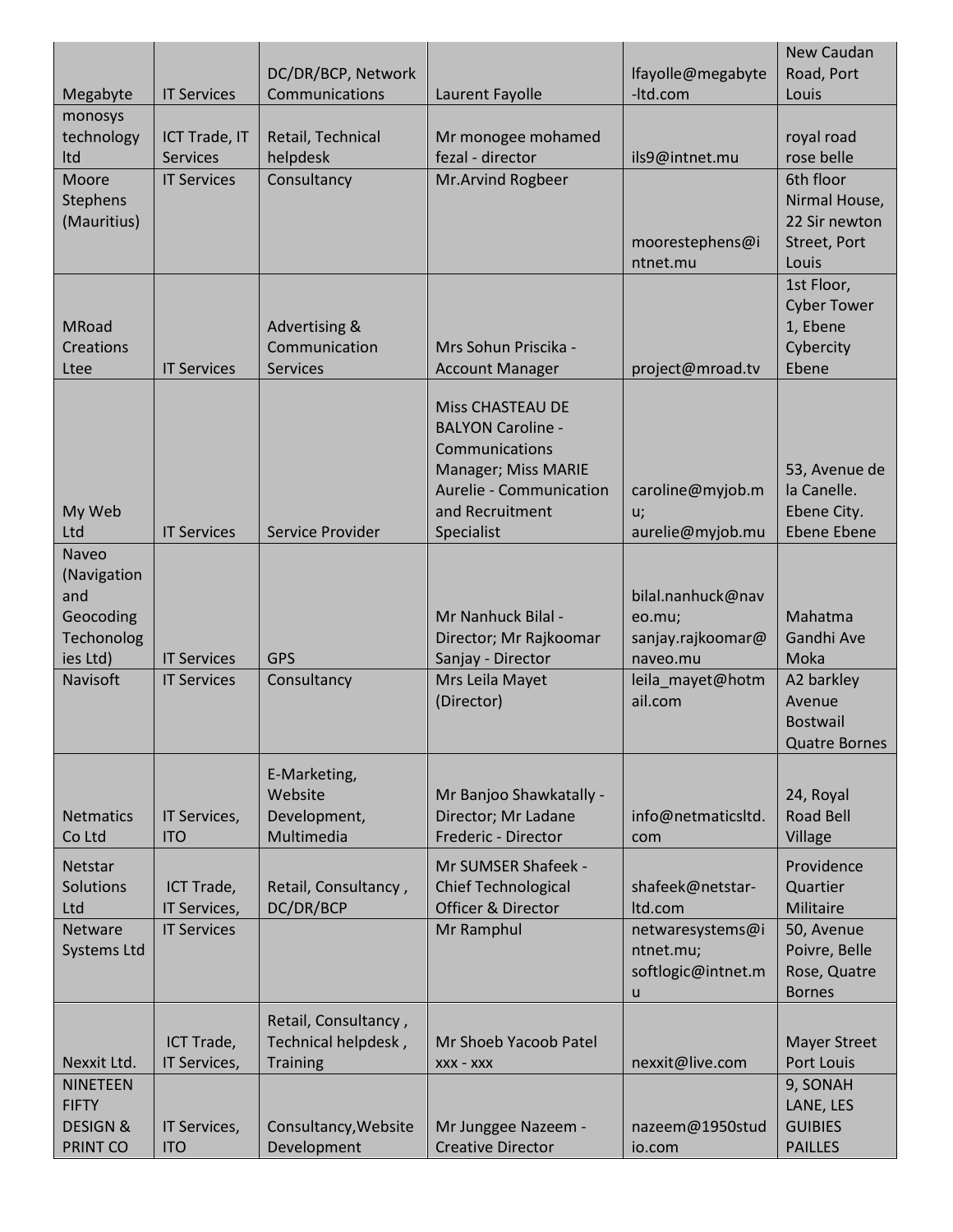| <b>LTD</b>                                                |                                  |                                                                |                                                                                                                                          |                                                                        |                                                                                                                  |
|-----------------------------------------------------------|----------------------------------|----------------------------------------------------------------|------------------------------------------------------------------------------------------------------------------------------------------|------------------------------------------------------------------------|------------------------------------------------------------------------------------------------------------------|
| <b>Novarhes</b><br>Communica<br>tion Ltd                  | <b>IT Services</b>               | Consultancy                                                    | Alexandre Jean Albert<br>Richer                                                                                                          | dan.ahkiam@novar<br>hes.com                                            | 2nd Floor, The<br>Celicourt, 6,<br><b>Sir Celicourt</b><br>Antelme st,<br>Port Louis                             |
| One<br>Waterloo<br>Technologi<br>es(Pty) Ltd              | <b>IT Services</b>               | DC/DR/BCP                                                      | Joh Kruger                                                                                                                               | joh.kruger@onewa<br>terloo.com]                                        | <b>4TH FLOOR</b><br><b>EBENE</b><br><b>HEIGHTS,</b><br>Ebene                                                     |
| Orange<br><b>Business</b><br>Services                     | <b>IT Services</b>               | <b>Technical Helpdesk</b>                                      | <b>Christian Blaize</b>                                                                                                                  | christian.blaize@or<br>ange.com                                        | Level 10,<br><b>Cyber Tower</b><br>2, Ebene                                                                      |
| <b>OSE Ltd</b>                                            | <b>IT Services</b>               | Design of layout<br>plans                                      | Mr Ramputh Hassen -<br><b>Technical Manager; Mrs</b><br>Armoogum Lovena - HR<br>Manager                                                  | hramputh@natec-<br>medical.com;<br>hr@natec-<br>medical.com            | Maeva Centre<br>Building,<br>Ebene<br><b>Business Park</b><br>Reduit                                             |
| Paoma Ltd                                                 | ICT Trade, IT<br><b>Services</b> | Retail, Consultancy,<br>Technical helpdesk,<br><b>Training</b> | Mr ADES Laurent-<br>Anthony Marcel Albert -<br><b>Managing Director; Mrs</b><br><b>CHELLEN MARIE KELLY -</b><br><b>OPERATION OFFICER</b> | laurent.ades@poa<br>ma.mu;<br>kelly.chellen@pao<br>ma.mu               | 270 D<br><b>Bramston</b><br>House<br>Curepipe                                                                    |
| <b>PAYMENT</b><br><b>EXPRESS</b><br><b>LTD</b>            | <b>IT Services</b>               | Consultancy,<br>DC/DR/BCP                                      | Mr RAGHOOBAN<br><b>VIDYANAND - VP-</b><br><b>CONSULTING; Mrs</b><br>NUNDHOOSING ANJU -<br>PERSONAL ASSISTANT                             | vidyanand.raghoob<br>an@pexintl.com;<br>anju.nundhoosing<br>@yahoo.com | <b>8TH FLOOR</b><br><b>MINDSPACE</b><br><b>BUILDING, BH</b><br><b>UMI PARK 45</b><br><b>CYBER CITY</b><br>,EBENE |
| <b>PEYO LTD</b>                                           | <b>IT Services</b>               | DC/DR/BCP,<br>Consultancy,<br>Technical helpdesk,<br>Training  | Mr PIERRE PERIES -<br>Director                                                                                                           | info@peyo.mu                                                           | <b>Dicovery</b><br>House 5th<br>floor, Saint<br>Jean Road<br><b>Quatre Bornes</b>                                |
| Pioneer<br>Technologi<br>es Ltd                           | <b>IT Services</b>               | Consultancy, training                                          | Mr Parmesh Pallanee -<br>Director                                                                                                        | pallanee@pioneerc<br>onsulting.org                                     | $102 - 106$<br><b>Edgar Laurent</b><br>Street, Port<br>Louis                                                     |
| Prosoft<br>Logic<br><b>Systems Ltd</b>                    | ICT Trade, IT<br><b>Services</b> | Retail, Wholesale,<br>Consultancy                              | Mr Gupta Sandeep<br>Kumar - Director                                                                                                     | prosoft@intnet.mu                                                      | 8 Leoville<br>L'Homme<br>Lane Quatre<br><b>Bornes</b>                                                            |
| <b>PVR</b><br><b>SOLUTIONS</b><br><b>LTD</b><br><b>RK</b> | ICT Trade, IT<br><b>Services</b> | Retail, Consultancy                                            | Mr Vythalingum Parlen -<br>Director                                                                                                      | pvrsolution@myt.<br>mu                                                 | Osman Lane<br><b>St Paul</b><br>Phoenix<br>130st Jeean                                                           |
| Communica<br>tions Itd                                    | <b>IT Services</b>               | Consultancy                                                    | Mr MADHUB Kailash -<br>Director                                                                                                          | rkcom@orange.mu                                                        | <b>Road Quatre</b><br><b>Bornes</b>                                                                              |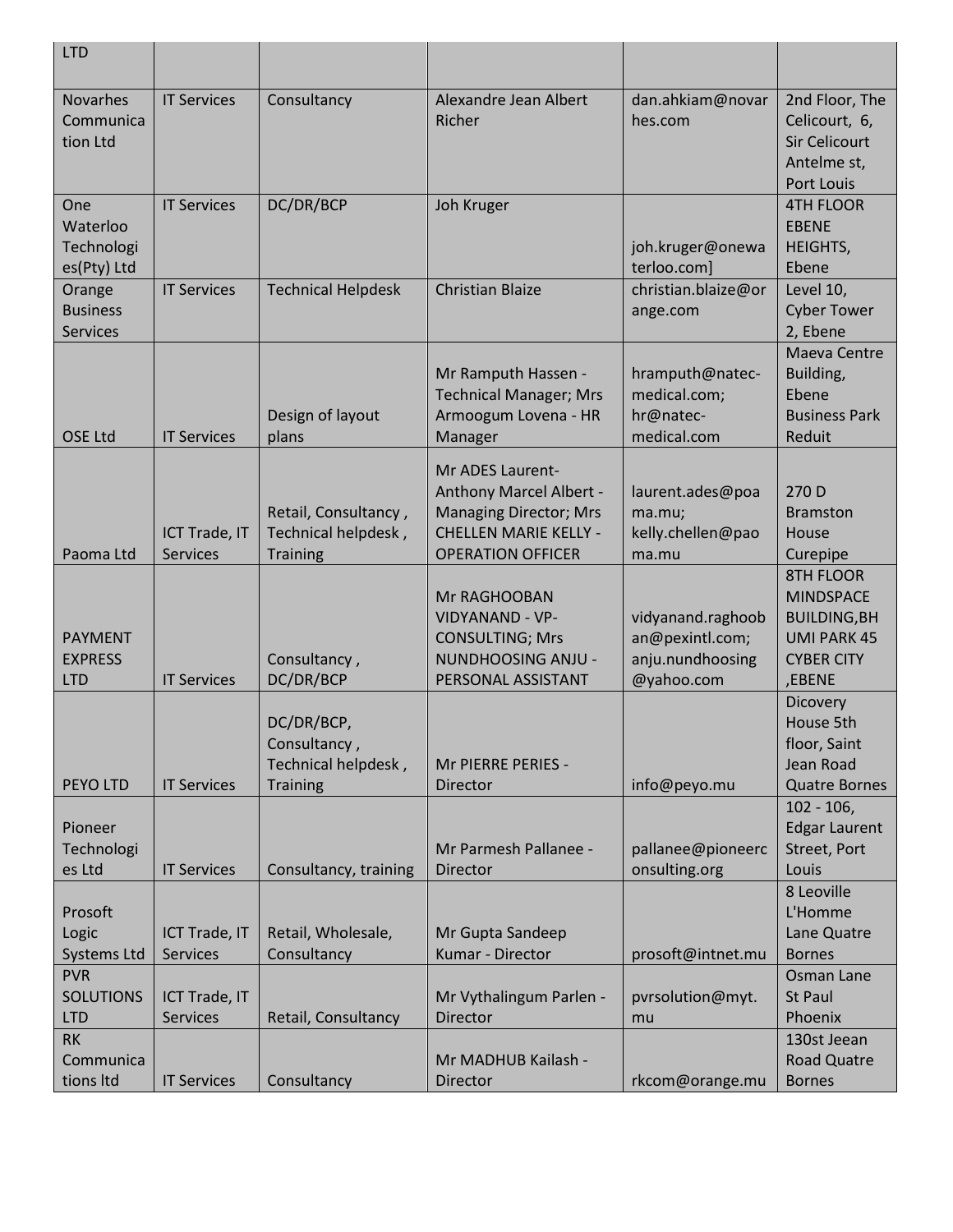| Slamdunk<br>Solutions<br>Ltd                                                                   | <b>IT Services</b>                                      | DC/DR/BCP,<br>Consultancy,<br>Technical helpdesk,<br>Training, Alarm,<br>CCTV, PBX                                                                                                                                                                                                                                        | Mr Raman Shakil -<br>Director                                                                                                                       | info@slamdunksol<br>utions.com                                                                             | 31, J. Nehru<br><b>Street Port</b><br>Louis                                                                                     |
|------------------------------------------------------------------------------------------------|---------------------------------------------------------|---------------------------------------------------------------------------------------------------------------------------------------------------------------------------------------------------------------------------------------------------------------------------------------------------------------------------|-----------------------------------------------------------------------------------------------------------------------------------------------------|------------------------------------------------------------------------------------------------------------|---------------------------------------------------------------------------------------------------------------------------------|
| Softpro<br>Internation<br>al Ltd                                                               | <b>IT Services</b>                                      | Consultancy                                                                                                                                                                                                                                                                                                               | Mr Fenouillot de Falbaire<br>Alain - Marketing<br>Manager; Mr Pyndiah<br>Rabindra Dharam - CEO                                                      | a.defalbaire@softp<br>ronp.com;<br>r.pyndiah@softpro<br>np.com                                             | Suite 511 -<br>513, St James<br>Court, St<br>Denis Street,<br><b>Port Louis</b><br>Port Louis                                   |
| Software<br>Labs Ltd                                                                           | ICT Trade,<br>ITO, IT<br>Services,<br><b>KPO</b>        | Retail, IT Equipment<br>and Network<br>Infrastructure,<br>Consultancy,<br>DC/DR/BCP,<br>Technical helpdesk,<br><b>Training, SAP</b><br><b>Authorized Business</b><br>Solutions Partner,<br><b>Mobile Applications</b><br>development, Softwar<br>e<br>development, Websit<br>e development,<br><b>Payroll Outsourcing</b> | Mr NAIR AJAY KRISHNAN<br>- DIRECTOR; Mr<br><b>SUBRAMANI KAUSHIK -</b><br><b>MANAGER, Mrs Teeluck</b><br>Arveena Anju -<br><b>Operations Manager</b> | ajay@softwarelabs<br>.intnet.mu;<br>kaushik@softwarel<br>abs.intnet.mu,<br>anju@softwarelabs<br>.intnet.mu | 8, IMPASSE<br><b>MALARTIC</b><br><b>ROSE HILL</b>                                                                               |
| Southern<br><b>Business</b><br>Solutions                                                       | <b>IT Services</b>                                      | Consultancy                                                                                                                                                                                                                                                                                                               | Mr Laurence                                                                                                                                         | lsummers@sbs.co.<br>mu;<br>dnortje@sbs.co.mu                                                               | Suite 106<br>Moka<br><b>Business</b><br>Centre, Moka                                                                            |
| Spacial<br>(Mauritius)<br>Ltd.<br>Speedlink<br>Communica<br>tions Ltd                          | <b>IT Services</b><br><b>ICT Trade</b>                  | <b>Technical helpdesk</b><br><b>ICT Trade</b>                                                                                                                                                                                                                                                                             | Mr Laflamme Pascal -<br><b>Managing Director</b><br>Mr Delior Fawzy                                                                                 | pascal@spacial.co<br>m<br>customerservice@s<br>peedlink.pro                                                | 99, Royal<br>Road, 1st floor<br>La Mivoie,<br><b>Black River</b><br>54 Swami<br>Sivananda<br>Avenue,<br>Floreal                 |
| SS<br>Consulting<br>Ltd                                                                        | <b>IT Services</b>                                      | Consultancy,<br>Technical helpdesk,<br><b>Training</b>                                                                                                                                                                                                                                                                    | Mr Gopal Ajesh - Director<br>/ Consultant                                                                                                           | Ajeshgopal@hotm<br>ail.com                                                                                 | 19 Hirondelles<br>Ave, Sodnac<br><b>Quatre Bornes</b>                                                                           |
| <b>State</b><br><b>Informatics</b><br>Limited<br>Sylver BPO<br>Consulting<br><b>Agency Ltd</b> | ICT Trade,<br>ITO, IT<br>Services<br><b>IT Services</b> | Consultancy,<br>Technical helpdesk,<br>Training, Retail,<br><b>Mobile Applications</b><br>development, Softwar<br>e development<br>Consultancy                                                                                                                                                                            | Mr Hunma Ranoo Patil -<br>Senior Manager -<br><b>Business Development</b><br>Group<br>Mr Sylvain Thomas                                             | rhunma@sil.mu<br>sylver_bpo@consul<br>tant.com                                                             | 6th Floor, Sun<br>Insurance<br>Building, 2 St.<br>Georges<br><b>Street Port</b><br>Louis<br>22 Oxford<br>Lane Ollier<br>Avenue, |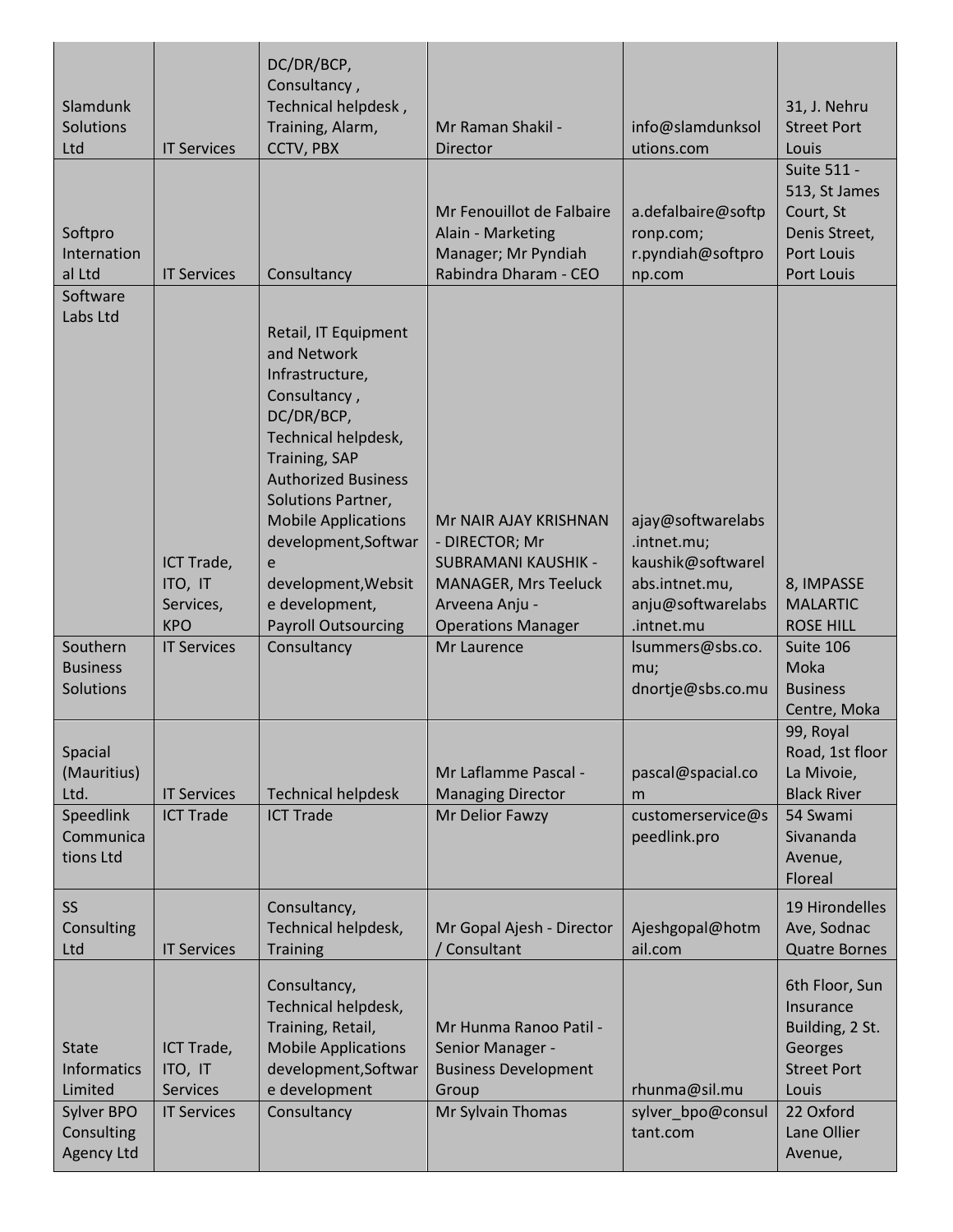|                                                      |                                       |                                                                      |                                                                            |                                                               | <b>Quatre Bornes</b>                                                                           |
|------------------------------------------------------|---------------------------------------|----------------------------------------------------------------------|----------------------------------------------------------------------------|---------------------------------------------------------------|------------------------------------------------------------------------------------------------|
| Technology<br>Manageme<br>nt Services<br>Itd         | <b>IT Services</b>                    | <b>Technical Support</b>                                             | Ms Jeetoo (HR executive)                                                   | adjeetoo@bai.intn<br>et.mu;<br>contact@tms.mu                 | 3rd floor,<br>Ebene<br>Heights,<br>Ebene                                                       |
| Teleeye                                              | <b>ICT Trade</b>                      |                                                                      | Mr Delior Fawzy                                                            | fawzy.delior@telee<br>ye.com.mu                               | Lamberty Rd,<br>Vacoas                                                                         |
| Teraweb-<br>Moses Ltd                                | <b>IT Services</b>                    | Web development<br>agency                                            | Mr Moses Thierry -<br>Director                                             | thierrymoses@gma<br>il.com                                    | M59 Cocotiers<br>Village<br>Elizabethville<br><b>Tombeau Bay</b>                               |
| <b>Think Twice</b><br>Consulting                     | IT Services,<br>Telecommu<br>nication | Consultancy,<br><b>Business</b><br>Development                       | Mr DI BETTA Eric -<br><b>Managing Director -</b><br>Consultant             | dibetta@thinktwic<br>econsulting.com                          | <b>Coastal Road</b><br><b>Roches Noires</b>                                                    |
| <b>Three</b><br><b>Motions</b><br>Ltd                | <b>IT Services</b>                    | Consultancy                                                          | Mr BEEGUN FRANCOIS -<br><b>MANAGING DIRECTOR</b>                           | info@3motions.net                                             | 13, Avenue<br>des Capucines<br>Quatre-<br><b>Bornes</b>                                        |
| uDesign Ltd                                          | <b>IT Services</b>                    | Graphics Designs /<br><b>Web Design</b>                              | Mr Ramsaha Bhavesh -<br>Director                                           | yudish@udesign.m<br>$\mathsf{u}$                              | Pope<br>Hennessy<br><b>Street</b><br>Curepipe                                                  |
| Uniconsults<br>Ltd                                   | <b>ICT Trade</b>                      | Wholesale                                                            | Mr Morel Christian -<br><b>General Manager; Mrs</b><br>Pyaneeandee Clara - | cmorel@uniconsult<br>s.mu;<br>cpyaneeandee@un<br>iconsults.mu | <b>Maurice</b><br><b>Martin Street</b><br>Curepipe                                             |
| Vengineers<br>Co. Ltd.                               | ICT Trade, IT<br><b>Services</b>      | Wholesale, Retail,<br><b>Technical helpdesk</b>                      | Mr Panchoo Muhammad<br>- ALi - Operations &<br><b>Marketing Manager</b>    | ali@vengineers.net                                            | No. 1.13,<br>PFaFF<br>Complex,<br>Market Road,<br>Centre de<br><b>Flacq Centre</b><br>de Flacq |
| Vertical<br>Technology<br><b>Services</b><br>limited | <b>IT Services</b>                    | Consultancy,<br>DC/DR/BCP,<br>Technical helpdesk,<br><b>Training</b> | Mrs Mohabeer Rai<br>Nuteesha Devi - CEO                                    | nuteesha.rai@verti<br>caltechservices.co<br>m                 | Tagore Lane,<br>Le Hochet,<br><b>Terre Rouge</b><br>Pamplemouss<br>es                          |
| <b>VESL</b><br>Technologi<br>es Ltd                  | <b>IT Services</b>                    | Consultancy,<br>Technical helpdesk,<br><b>Training</b>               | Mr Beeharry Vijaye - CEO                                                   | vijaye.beeharry@v<br>esltech.com                              | 1st Floor, NG<br>Tower,<br>Cybercity<br>Ebene                                                  |
| Vicktron(M<br>tius)Ltd                               | IT<br>Manufacturi<br>ng               |                                                                      | Mr Jaylall BUNGSY -<br>Director                                            | jay-<br>bungsy@yahoo.co<br>m                                  | C7 Ritto<br>Flat, Bonne<br>Terre, Vacoas                                                       |
| $V -$<br>Information<br>Technology<br>&<br>Manageme  | <b>IT Services</b>                    | <b>Training</b>                                                      | <b>CEO is Mr RAMSOONDER</b><br>DK                                          | info@v-itmi.com                                               | 1st Floor, 43-<br><b>BND Building,</b><br>St. Jean Road,<br><b>Quatre Bornes</b>               |